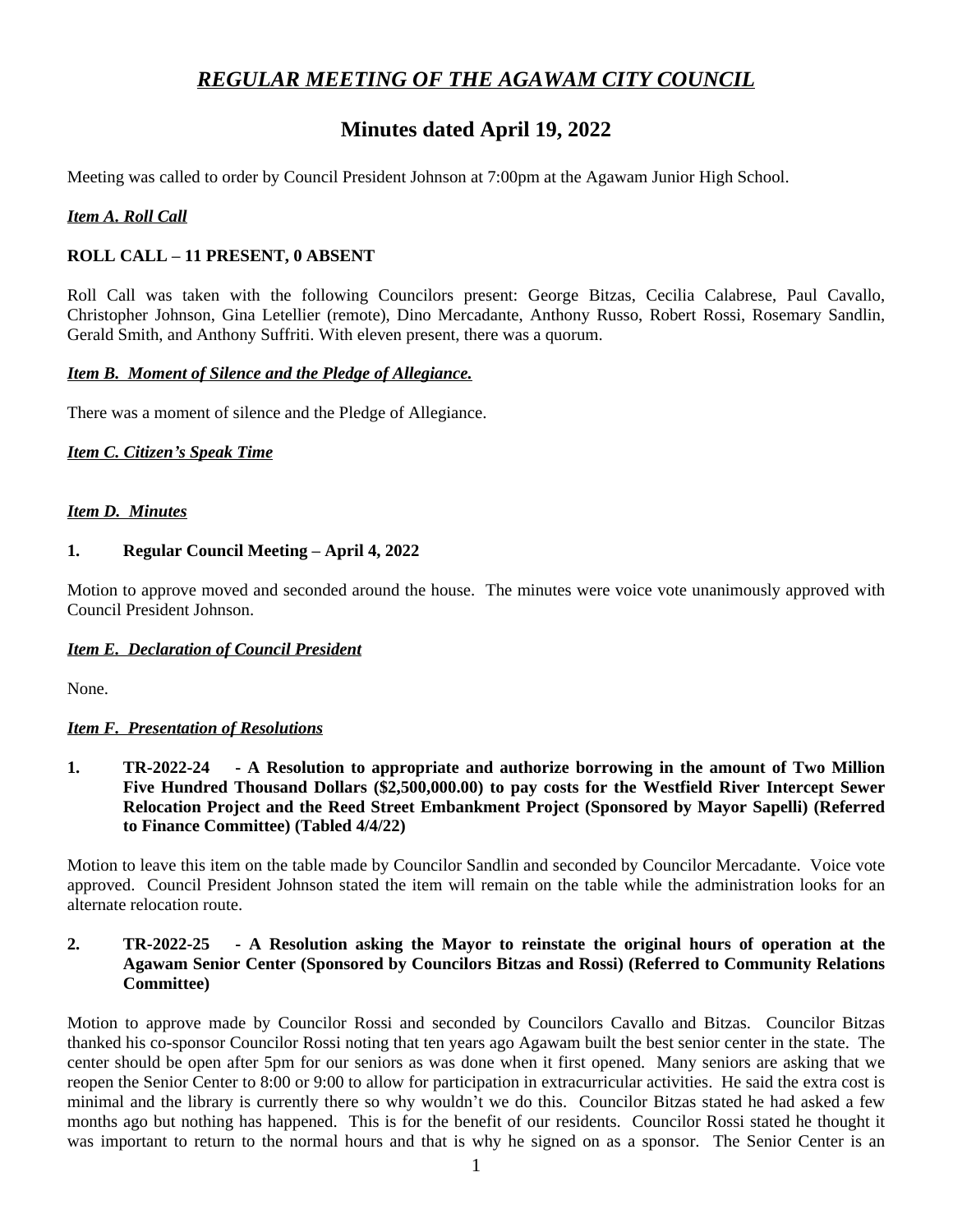important asset in our community where our seniors can access a multitude of resources and stay socially engaged. Senior Centers can be a community revitalizer and provides programs and community activities. He also stated that the center cannot be properly operated with ridged business hours of operation and that was not its intended purpose. Hours should be flexible and no community activity should be closed out or shut off which is currently happening. Councilor Suffriti agreed with both sponsors however feels the City Council is meddling into the administration that runs our town and because of this he would not support the item. He said this should be the executive branch not the legislative branch. Councilor Mercadante said this is just to let the Mayor know how the Council feels and also suggested that in the best weather maybe summer hours could be adjusted. Councilor Sandlin agreed with Councilor Suffriti in that we are meddling in the executive branch and this item should not be before the legislative branch. This is the Mayor's responsibility and she has only heard wonderful things about our Senior Center. Councilor Smith agreed that our Senior Center is one of the best in Massachusetts but feels strongly that it is the Mayor's job to handle this. Council Vice President Calabrese said while it is indeed the Mayor's job, seniors elected us to be their voice. She has received some complaints as well about the limited hours and by voting on this, we are sending a message of support to the Administration. This is not a demand but merely a request to support our seniors by staying open later. Councilor Cavallo wanted to know if the Senior Center Director was contacted to come to the meeting. Councilor Bitzas stated that he had contacted the Senior Center Director three months ago and he had no problem with opening up and found money to do so however nothing has been done. He respectfully disagreed and believes by supporting this we show support to request that the Mayor changes the hours to remain open a little later. He said the City Council has to do its job and do what the people of Agawam ask us to do noting this is a simple request and not a demand. Councilor Cavallo said his only concern was that the Director was not present to ask questions. Councilor Rossi said he did not sign on to this Resolution to micromanage the Mayor or meddle in his affairs. His intent was to bring attention to the seniors' requests to stay open longer. Now that things have opened up a bit after Covid, it is time to fully reopen the Senior Center. He said this is certainly not an indictment or placing blame on anyone but is just for consideration and please do not read more into it. Councilor Russo agreed that it is the Mayor's decision to make and also feels that this Resolution is only a recommendation. It is the Mayor's responsibility but supports this trusting our Mayor to do whatever he thinks is best. Councilor Bitzas disagreed with Councilor Cavallo and said we did not need to bring the Senior Center Director in – the Mayor is his boss and he will do whatever the Mayor decides. Councilor Bitzas said he is 100% sure the Mayor will do the right thing. Councilor Sandlin stated she has spoken with the Senior Center Director and believes the best thing to do is table this item. She also pointed out that this item was referred to the Community Relations Committee and they did not hold a meeting. Councilor Sandlin moved to table the item until they have a sub-committee meeting. Councilor Cavallo is not against the Senior Center but agreed with Councilor Sandlin in that they should have a sub-committee meeting noting this is how we do things. Councilor Bitzas was against tabling this item and began explaining why he did not call a sub-committee meeting and while he was talking, Council President Johnson called Councilor Bitzas out of order at this time. Councilor Bitzas continued to talk about why he did not call the sub-committee meeting and why he was against the tabling motion. Council President Johnson again called him out of order. Councilor Bitzas said this is a democracy and unethical and Council President did not have the right to shut him off. Council President Johnson said he would shut his microphone off if he continued to interrupt.

Motion to table made by Councilor Sandlin and seconded by Councilor Suffriti. The vote was **9 YES, 2 NO (**Councilors Bitzas and Calabrese) tabling the item.

## **3. TR-2022-26 - A Resolution confirming the reappointment of David Cecchi, 29 Albert Street, Agawam, MA to the Community Preservation Act Committee to a term expiring April 30, 2025 (City Council)**

Motion to approve made by Councilor Sandlin and seconded by Councilors Smith and Russo. Councilor Sandlin expressed pleasure at Mr. Cecchi's nomination and said it was a privilege to have him on this committee.

The vote was **11 YES, 0 NO** approving the reappointment.

**4. TR-2022-27 - A Resolution confirming the reappointment of Vincenzo Ronghi, 55 Avalon Place, Feeding Hills, MA to the Community Preservation Act Committee to a term expiring April 30, 2025 (City Council)**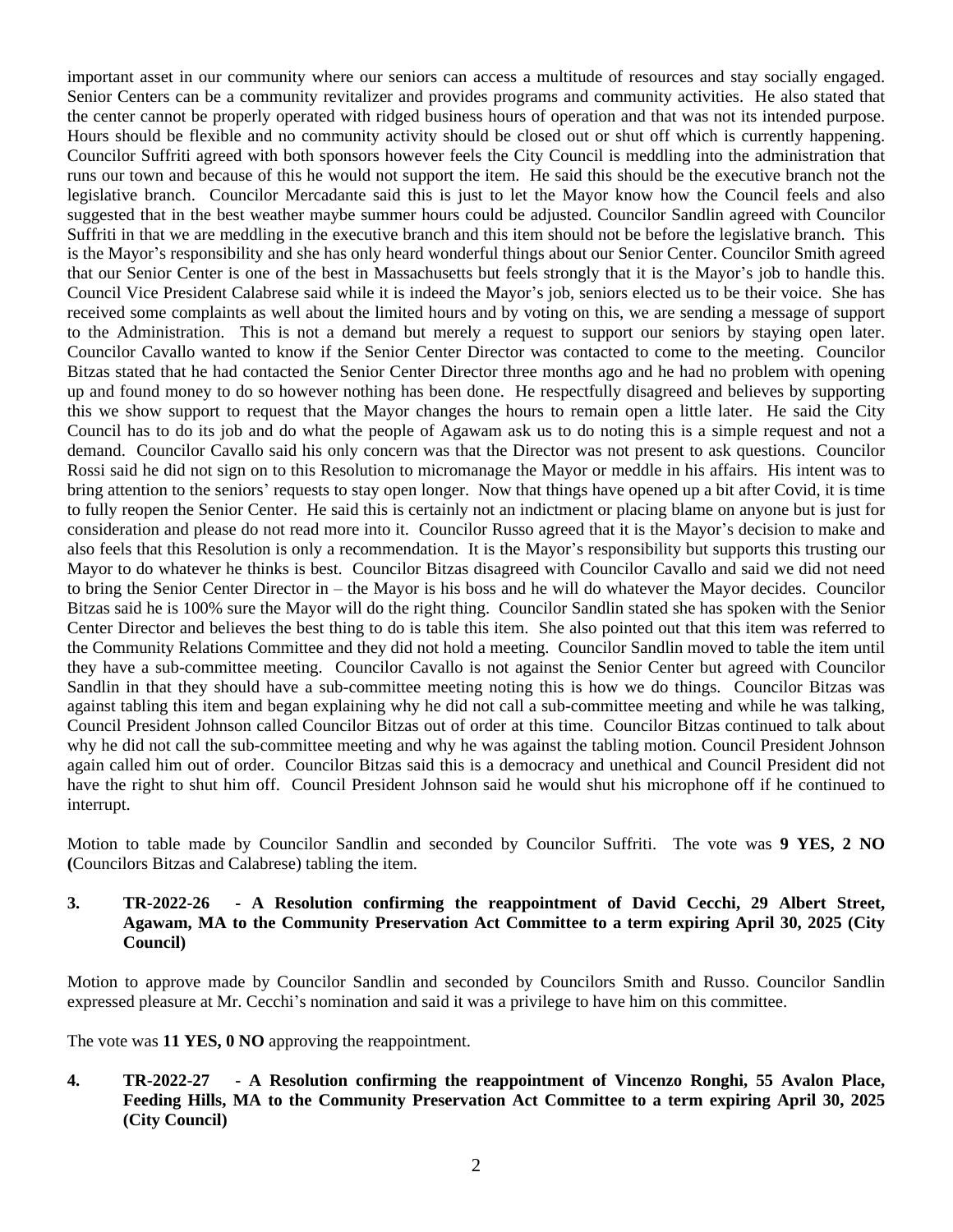Council President Johnson explained that the Housing Authority had not had their meeting at which they would appoint their representative to the CPA and suggesting tabling this item until confirmation was received. Motion to table made by Councilor Sandlin and seconded by Councilor Suffriti. Voice vote approved.

# *Item G. Elections*

**1. TE-2022-4 - Election of an at large member of the Community Preservation Act Committee to a term expiring April 30, 2025**

Council Vice President Calabrese placed the name of Vi Baldwin into nomination and Councilor Sandlin seconded it. Motion to close nominations made by Councilor Mercadante and seconded by Councilor Suffriti.

The vote was **11 YES, 0 NO** for Vi Baldwin.

# *Item H. Public Hearings*

**1. TO-2022-8 (PH-2022-2) - An Order amending a LICENSE for gasoline/petroleum storage tanks, Gulf Express Mart, 18 Springfield Street, Agawam, MA (Clerk) – Public Hearing Date set for May 2, 2022 (Referred to Administrative Committee)**

This item remained on the table until the Public Hearing at our next meeting.

**2. TO-2022-9 (PH-2022-3) - An Order amending a LICENSE for gasoline/petroleum storage tanks, One Stop Mart, 373 Rowley Street, Agawam, MA (Clerk) – Public Hearing Date set for May 2, 2022 (Referred to Administrative Committee)**

This item remained on the table until the Public Hearing at our next meeting.

## *Item I. Old Business*

# 1. TOR-2022-6 - An Ordinance to amend Section 7C of Chapter 49 of the Code of the Town of Agawam **(2 of 2 Readings) (Sponsored by Mayor Sapelli) (Referred to Legislative Committee)**

Motion to approve the second and final reading was made by Councilor Sandlin and seconded by Councilor Russo.

The vote was **11 YES, 0 NO** approving the second and final reading.

# **2. TO-2022-6 - An Order granting or renewing a PERMIT for Weekly Amusement for Six Flags New England, 1623 Main Street, Agawam, MA (Clerk) (Referred to Administrative Committee)**

Motion to approve made by Councilor Smith and seconded by Councilors Suffriti and Cavallo. As Chair of the Administrative Committee, Councilor Rossi provided the report stating that there were no issues or concerns with this item and his committee gave a positive recommendation to the Full Council by a vote of 4 Yes, 0 No, 1 Absent (Councilor Letellier)

The vote was **11 YES, 0 NO** approving the item.

**3. TO-2022-7 - An Order granting or renewing a LICENSE for Automatic Amusement Device(s) for Six Flags New England, 1623 Main Street, Agawam, MA (Clerk) (Referred to Administrative Committee)**

Motion to approve made by Councilor Smith and seconded by Councilors Rossi and Suffriti. As Chair of the Administrative Committee, Councilor Rossi provided the report stating that there were no issues or concerns with this item and his committee gave a positive recommendation to the Full Council by a vote of 4 Yes, 0 No, 1 Absent (Councilor Letellier)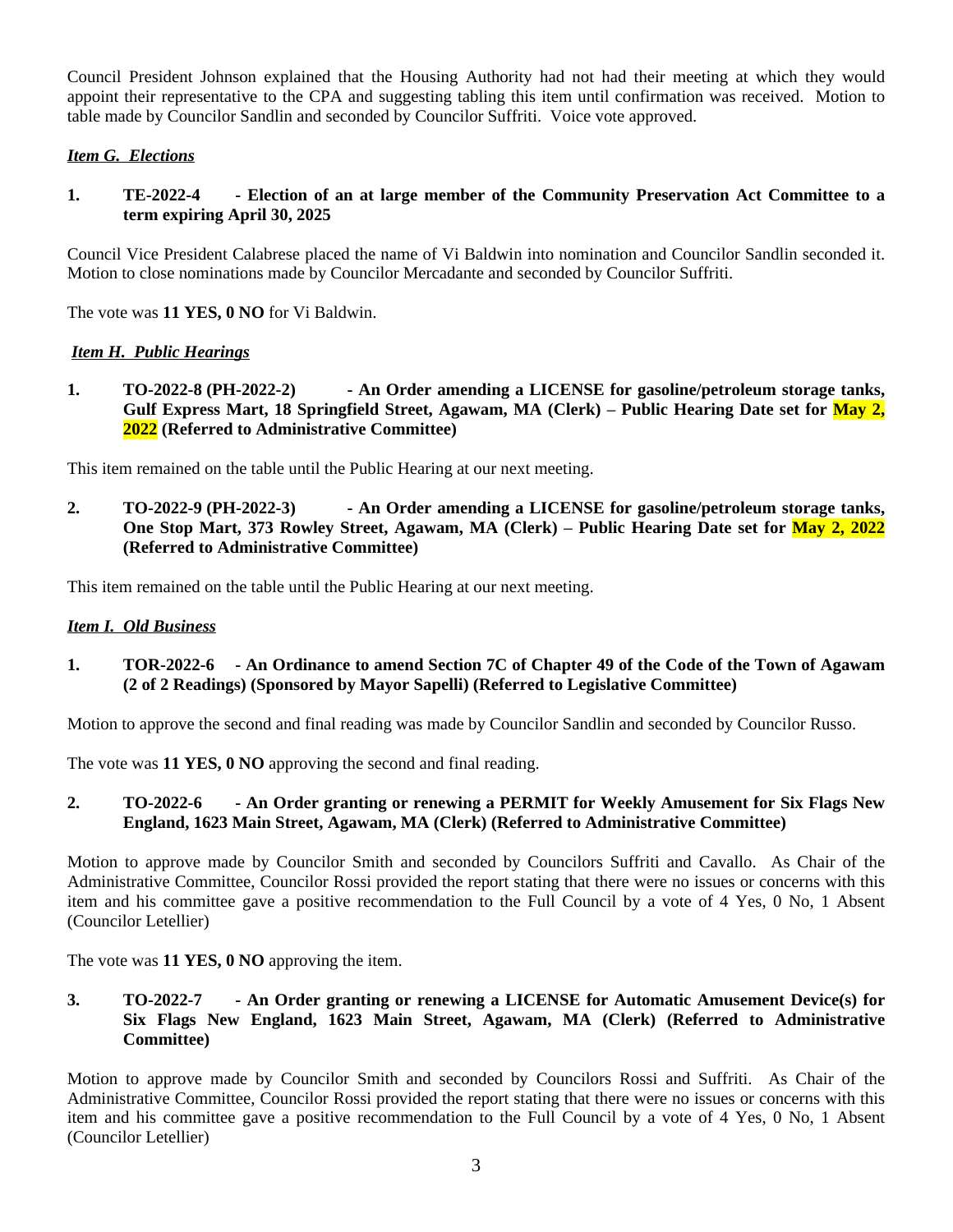#### The vote was **11 YES, 0 NO** approving the item.

# 4. TO-2022-10 - An Order granting or renewing a Junk Dealer's PERMIT for John's Trucking of **Agawam, Inc., 415 Silver Street, Agawam, MA 01001 (Referred to Administrative Committee)**

Motion to approve made by Councilor Cavallo and seconded by Councilor Russo. As Chair of the Administrative Committee, Councilor Rossi provided the report stating that there were no issues or concerns with this item and his committee gave a positive recommendation to the Full Council by a vote of 4 Yes, 0 No, 1 Absent (Councilor Letellier)

The vote was **11 YES, 0 NO** approving the item.

#### 5. TOR-2022-7 - An Ordinance to amend Sections  $7(A)(1)$  and  $7(A)(2)$  of Chapter 49 of the Code of the **Town of Agawam (1 of 2 Readings) (Sponsored by Mayor Sapelli) (Referred to Legislative Committee)**

Motion to approve the first reading made by Councilor Mercadante and seconded by Councilors Smith and Sandlin. As Chair of the Administrative Committee, Councilor Suffriti provided the report stating that they had a lengthy discussion noting the Mayor is attempting to restructure his office and change the Executive Assistant position to a Chief of Staff at no additional cost to the town. This would extend the Mayor's reach to the community. The Committee made a positive recommendation to the Full Council by a vote of 3 Yes (Councilors Suffriti, Sandlin and Russo), 1 No (Councilor Bitzas), 1 Absent (Councilor Letellier). Councilor Mercadante began discussion saying many of the area mayors have a Chief of Staff to whom they can delegate responsibilities. The previous Executive Assistant didn't have the qualifications that this proposed position would require. The Mayor's Office is running on fumes and this position would be a welcomed additional to the Mayor's staff and would bring new dimension to the town. Councilor Bitzas said he was the only no vote in the sub-committee recommendation. He agrees that the Mayor is doing a great job and for the last six months Nadine has been doing a fabulous job. If this Executive job is eliminated, why would be add another when Nadine is doing everything fine and already doing whatever is in the proposed job description. He feels this is a political appointment and one that works at the pleasure of the next mayor. Councilor Bitzas said we have a Council President and Vice President who can stand in for the Mayor at any time. He doesn't agree that this is needed but likes to hear the debate of the Council. Councilor Smith said we can all agreed Mayor Sapelli is doing a great job but this proposed position is to help him do his job even better. This person would reflect the Mayor's exact opinions and represent the Mayor. Councilor Rossi said this resolution is in good order and good keeping as the town needs a liaison to be the eyes and ears of the Mayor when he is unavailable. This position is in the best interest of the town to bring us into the modern era and streamline the Mayor's Office expanding his abilities to serve. Council Vice President Calabrese said she is uncomfortable with unelected bureaucratic positions that are not answerable to the voters. She said this is nothing more than a political patronage job with a sizable salary. She will not be supporting the item. Council President Johnson noted that this position had no net increase to the town and simply eliminates the Executive Assistant and replaces with a Chief of Staff. He also stated he wished he had a Chief of Staff when he was Mayor as a mayor is pulled in one thousand different directions. Council President Johnson applauded the Mayor to have the courage to move forward reiterating that this position would not increase the cost and broadens the duties and responsibilities to better meet the needs of the town. He definitely sees the benefit. Councilor Bitzas argued that when you eliminate an \$86,000 job then you save \$86,000 but this doesn't save the town any money. He said Nadine can step in for the Mayor if necessary or one of the councilors. With respect to grants, Councilor Bitzas said we have other employees that can do that. Councilor Bitzas asked who we think we are – the White House? – we are a small town and should be spending our money wisely. Councilor Mercadante agreed spending extra money is not warranted but in this instance the Mayor is eliminating one position and replacing it with another with no extra money and no stipend. The job description is for an all hands on deck person and this is good timing for the Town of Agawam. Councilor Russo agreed this does not add another mayor in the office, this is just an employee to help the Mayor to govern as he wishes and he/she would work solely for the Mayor. We trust the Mayor's judgment. He said there's a reason it is a non-union position because this person would work at the pleasure of the Mayor and to Councilor Bitzas' point, if the secretary represented the Mayor then that office would be empty which doesn't make sense. Councilor Russo said this position is an asset to the Mayor's Office. Councilor Sandlin gave kudos to Nadine who has stepped into the breach and worked herself to death coming in early and leaving late. Nadine's position is a union position and this one would be non-union. She believes it is a great idea for Agawam. Councilor Cavallo hates the idea of a political patronage job but doesn't believe that is what this is. Our Mayor is not a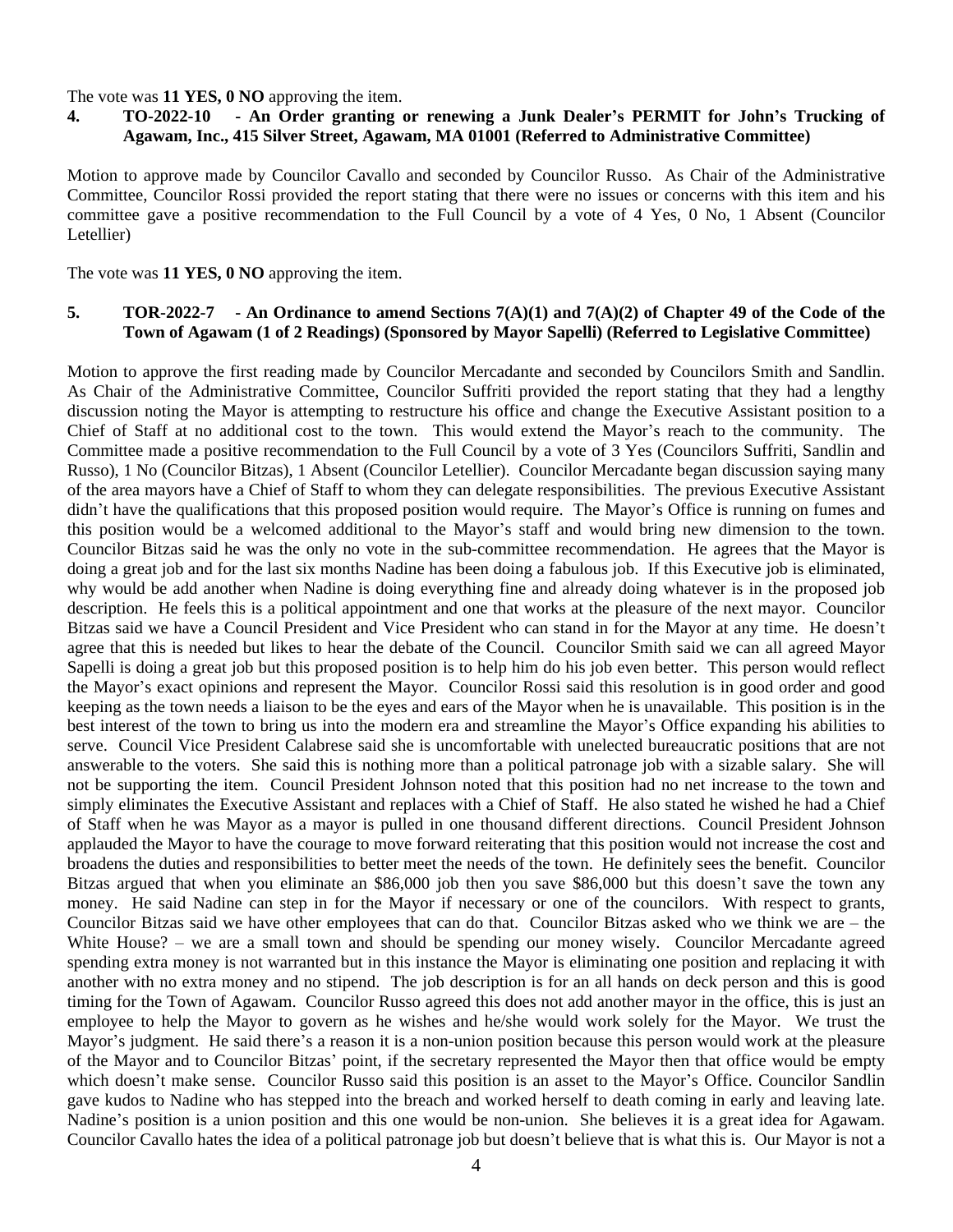political mayor and he puts all the trust in the world in Mayor Sapelli enthusiastically supporting this one hundred percent. Councilor Rossi said the Council is overthinking this and that is not all that complicated. The Mayor needs a Chief of Staff as he cannot be everywhere at once. This person would bring back information and represent the Mayor. It is non-union simply because it is a classified position that is responsible for confidential information and would alleviate a lot of stress for the Mayor. Councilor Mercadante moved the question and Councilor Sandlin seconded it.

The vote was **9 YES, 2 NO** (Councilors Bitzas and Calabrese) approving the first reading.

# *Item J. New Business*

**1. TR-2022-28 - A Resolution adopting the Fiscal Year 2023- 2027 Capital Improvement Program (Sponsored by Mayor Sapelli) – Suggest a Public Hearing Date of May 16, 2022**

Next Agenda with Council President Johnson noting the Public Hearing will be held on May 16<sup>th</sup>.

**2. TR-2022-29 - A Resolution accepting a grant in the amount of Two Thousand and Five Hundred Dollars and Zero Cents (\$2,500.00) from the Executive Office of Public Safety and Security Office of Grants and Research to the Town of Agawam Fire Department (Sponsored by Mayor Sapelli)**

## Next Agenda.

**3. TOR-2022-8 - An Ordinance to amend Section 124 of Chapter 180 of the Code of the Town of Agawam (Sponsored by Mayor Sapelli) (Two Readings Required) – Refer to Planning Board and Set a Public Hearing date** 

Council President officially referred this item to the Planning Board and the Legislative Committee setting our Public Hearing tentatively for June 6<sup>th</sup>.

## *Item L. Any other matter that may legally come before the City Council*

Council Vice President Calabrese congratulation Mikaela Calabrese on winning an outstanding achievement award for film making. Councilor Cavallo talked about three big projects in town and recently walked around Suffield and Silver Streets noting that we will get there but specifically asked for getting crosswalks repainted. Councilor Bitzas said it was nice to see Councilor Cavallo healthy and in person at the meeting. Councilor Cavallo said it was nice to be back. Councilor Bitzas asked for an update from the Cable Commission and also asked if there would be a structural study on the current police station. He said he was waiting for a tour of the Police Station. Councilor Russo talked about the water levels in town and said it is elevated but totally safe noting Springfield Water Commission is midway through a multi-million dollar upgrade. He wanted to let the residents know it is being worked on for a long term solution. Councilor Mercadante echoed comments of Councilor Russo and he knows there is a water report in the works. Council President Johnson agreed it was great to have Councilor Cavallo back and great to have Councilor Letellier with us on Zoom this evening.

## *Item M. Adjournment*

Motion to adjourn was moved and seconded all around. Meeting was adjourned at 8:01pm.

\*Please note that this meeting was live-streamed on Channel 15 as well as being able to view on the town's website\* [www.agawam.ma.us](http://www.agawam.ma.us)